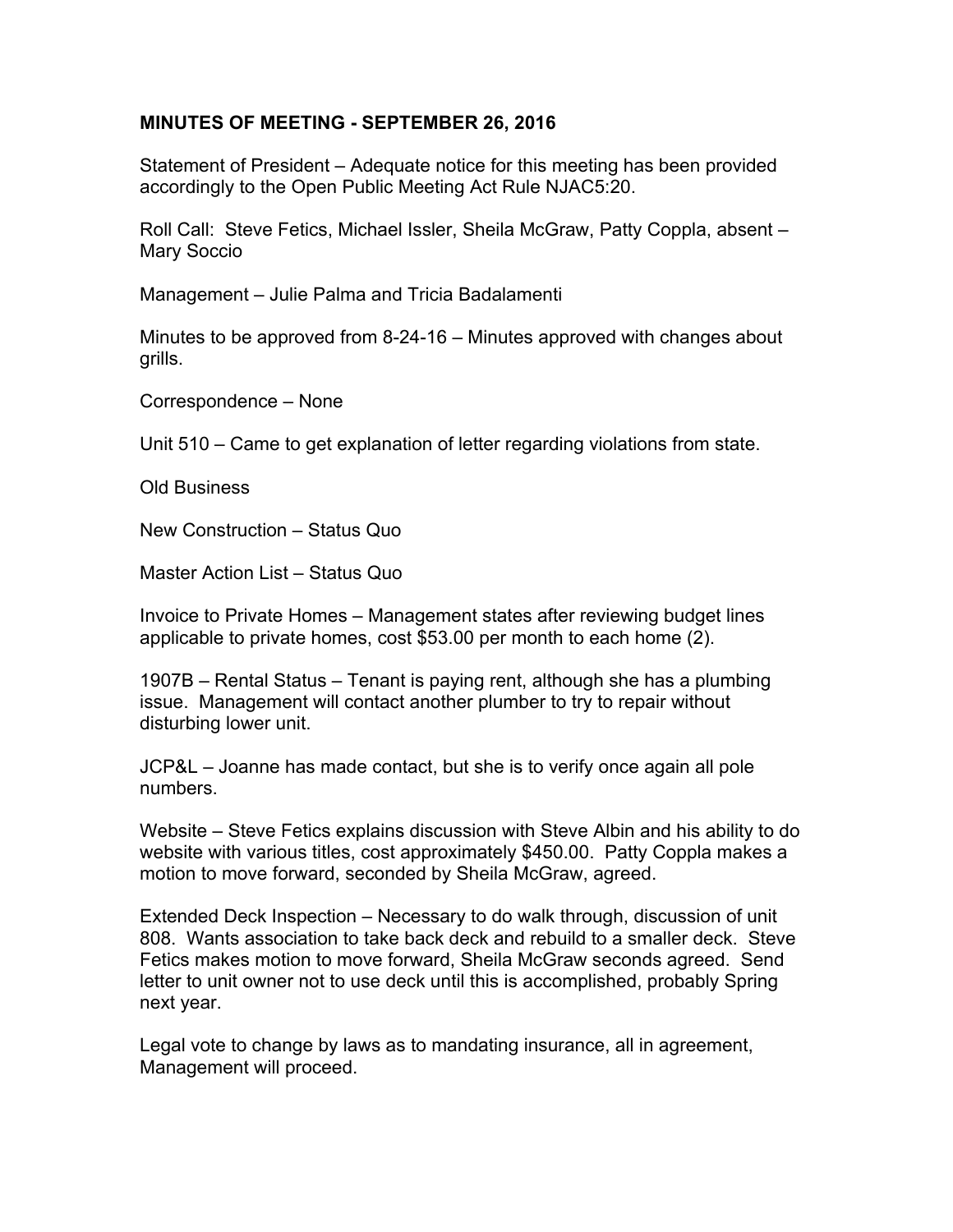Stonegate email list – Need to make some changes specifically 1917B.

Seal Concrete – done

Fence around pool – Mary Soccio looking into issue as to mandate by State regarding same.

New Business – Tree Work Bid – Peterson Tree Service gave bid for \$800.00, it was decided to wait until Spring.

Insurance Letter/Fireplace – Resent letter from last year.

Grill Removal – Meeting October 6, 2016, attorney Terry Kessler will attend as well as fire official. Residents may have electric grill.

No unit owner closed in August.

Postal delivery problems – Mail being delivered to wrong units, if residents receive, place in outgoing mail or deliver yourself.

Units for Sale - 1913A - \$154,000.00 1903B - \$111,500.00 306 - \$154,900.00 610 – Rental for \$1,650.00

Pool Season – Error Free – No problems this season. Association to send letter to HeWitts and McGraws for assisting with pool. DMS said next year, a new cover will be needed.

2003A – Water in unit, foundation problem, pending

408 – Pending work order

DMS states that he needs new wand for power washer and coping needed in pool area, will try to do, even though pool is covered, as to wand will get cost.

Hill/Wallack – List of their clients discussed. Management advises O'Brien issue resolved.

Financials – Balance Sheet Operating Account - \$17,022.00 Reserve - \$116,318.21, which will be redeposited in a financial institution other than a local bank.